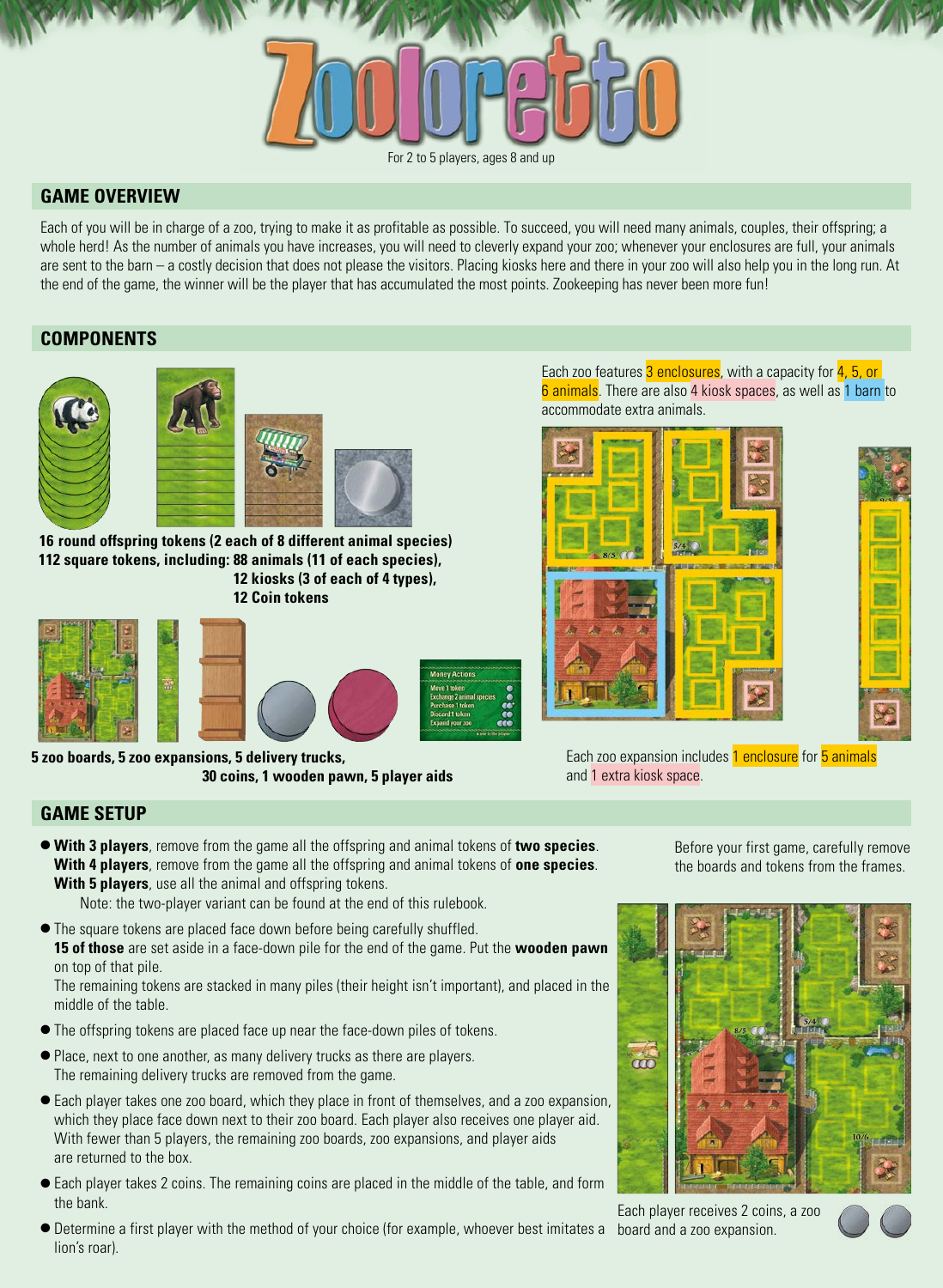# **PLAYING THE GAME**

A game is played over a certain number of rounds. On their turn, a player must do one of the following three actions:

- **A.** place a token on a delivery truck, **or**
- **B.** take a truck and pass until the end of the round, **or**

**C.** do a Money Action.

Play then continues with the next player in clockwise order (the one to the current player's left). The round ends once every player has taken a delivery truck, and thus passed until the end of the round. Players then move to the next round.

# **A. PLACE A TOKEN ON A DELIVERY TRUCK**

On your turn, draw and reveal a square token off the top of one of the piles and place it on an empty space in the delivery truck of your choice. Your turn is then over.

A total of 3 tokens can be loaded onto each delivery truck. If all the trucks contain 3 tokens, it is not possible to choose this action and you must then choose either action B or C.

**Important**: players may only draw tokens from the pile covered with a wooden pawn once all the other piles have been exhausted.

# **B. TAKE A TRUCK AND PASS UNTIL THE END OF THE ROUND**

Choose one of the available delivery trucks, and place it and the tokens it transports in front of yourself. Immediately unload the tokens and place them in your zoo.

**Important**: when doing this action, a player **must choose** a delivery truck transporting **at least one token**.

Once you have taken a delivery truck, you pass for the remainder of the round, and will only get to play again next round. The delivery truck remains in front of you as a reminder that you have passed until the end of the round.

When unloading tokens in your zoo, your must follow these rules:

### ● **Animals**

Each animal must be placed either on an available enclosure space, or in the barn.

**Important**: each enclosure only keeps one animal species. However, a player may have more than one enclosure with the same animal species.

If there are no legal spaces where an animal can be placed, that animal must be placed in the barn.

### ● **Kiosks**

A kiosk must be placed on a kiosk space.

If there are no available kiosk spaces, the kiosk is stored in the barn.

### ● **Coin**

The coin is added to the player's supply.

A Coin token is worth one coin. Coin tokens and pieces are worth the same, and can be used interchangeably.

## ● **Barn**

**Important**: players can keep as many animals and kiosks as they wish in their barns. There are no restrictions.

*Note: a player may choose to place an animal in their barn even if they have room for that animal in one of their enclosures.*







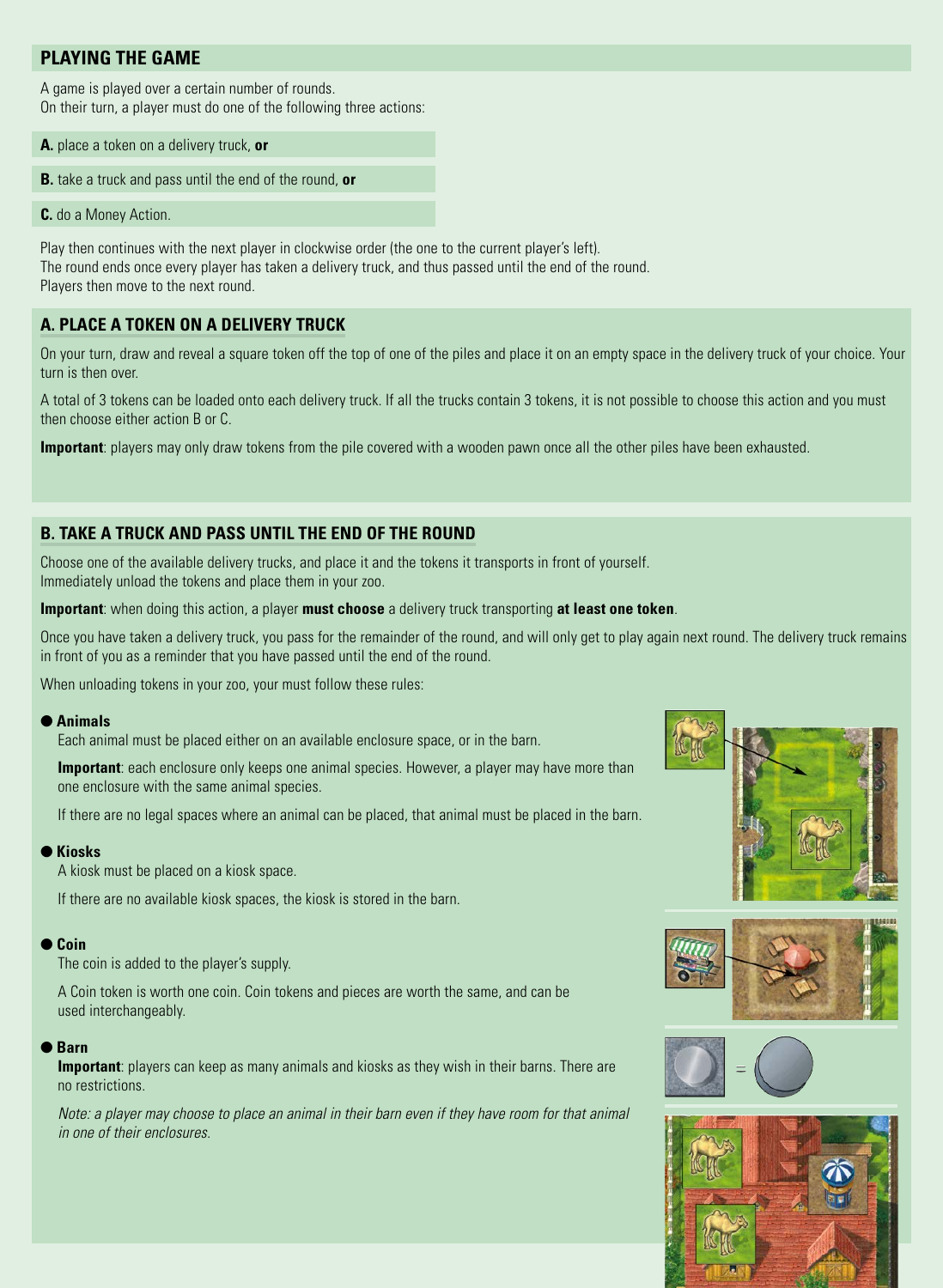# **C. DO A MONEY ACTION**

You can do **one of the actions listed below:** to do so, pay the listed price using coins (tokens and/or pieces).

The available Money Actions are:

| I. Rearrange your zoo (Move or Exchange) |                                  |
|------------------------------------------|----------------------------------|
| <b>II.</b> Purchase or discard a token   | $\bigcap$                        |
| <b>III.</b> Expand your zoo              | $\bigcirc$ $\bigcirc$ $\bigcirc$ |

The placement rules described in the previous sections also apply to these actions.

**Important**: a player may only do one Money Action per turn. Thus, a player wishing to rearrange their zoo completely may end up choosing a "Money Action" during many consecutive turns.

## **I. Rearrange your zoo**

This action costs **one coin**, paid to the bank. You may only rearrange your own zoo. The two rearrange actions are *Move* and *Exchange*.

### ➡ **Move**

Move **one** animal from your barn to an empty space in an enclosure; or move a kiosk from one space in your zoo to another, or from your barn to a space in your zoo.

## ➡ **Exchange**

Take **all animals** of a single species from your barn or one of your enclosures, and exchange them with all the animals of **another** species found in another location of your zoo.

An exchange must target two zones of your zoo: either two enclosures, or one enclosure and the barn.

**Important**: an exchange is not permitted if one of the enclosures is too small to keep all the animals that would be placed there.

It is not permitted to exchange kiosks.

## **II. Purchase or discard a token**

For **2 coins**, you may either buy a token from another player's barn, or discard a token from your barn.

### ➡ **Purchase**

Take a token of your choice from **another player's barn** and place it in your zoo.

- The two coins are paid as such:
- $\Rightarrow$  1 coin to the other player, and
- $\Rightarrow$  1 coin to the bank.

*Note: The other player may not refuse to sell you the token.*

## ➡ **Discard**

Remove from your barn one token of your choice. That token is removed from the game.  $\Rightarrow$  The two coins are paid to the bank.

## **III. Expand your zoo**

Pay **3 coins** to the bank to flip your zoo expansion face up. You now have an extra enclosure and one more kiosk space.



## **Two Move Action examples:**



*Example: Adele has 2 elephants in her stables and 3 elephants in an enclosure. She moves one elephant from her stables to put it with the others in her enclosure. She now has 4 elephants in her enclosure.*

*Example: Bruce moves a kiosk in his zoo from one space to another.*

## **Two Exchange action examples:**



*Example: Clark has 3 elephants in his stables and 1 panda in an enclosure. He decides to exchange them. This means that after the exchange, he will have 1 panda in his stables and 3 elephants in the enclosure.*



*Example: Diana has 3 elephants in an enclosure and 2 pandas in another. She decides to exchange them; each species now occupies the enclosure that the other previously occupied.*

# **END OF THE ROUND**

The round ends when all players have taken a delivery truck.

The empty trucks are returned to the middle of the table, and the next round begins with the last player who took a truck in the previous round.

*Note: if only one player has yet to take a delivery truck, that player can continue drawing tokens and place them on the truck, or do Money Actions, as usual, before taking the last truck.*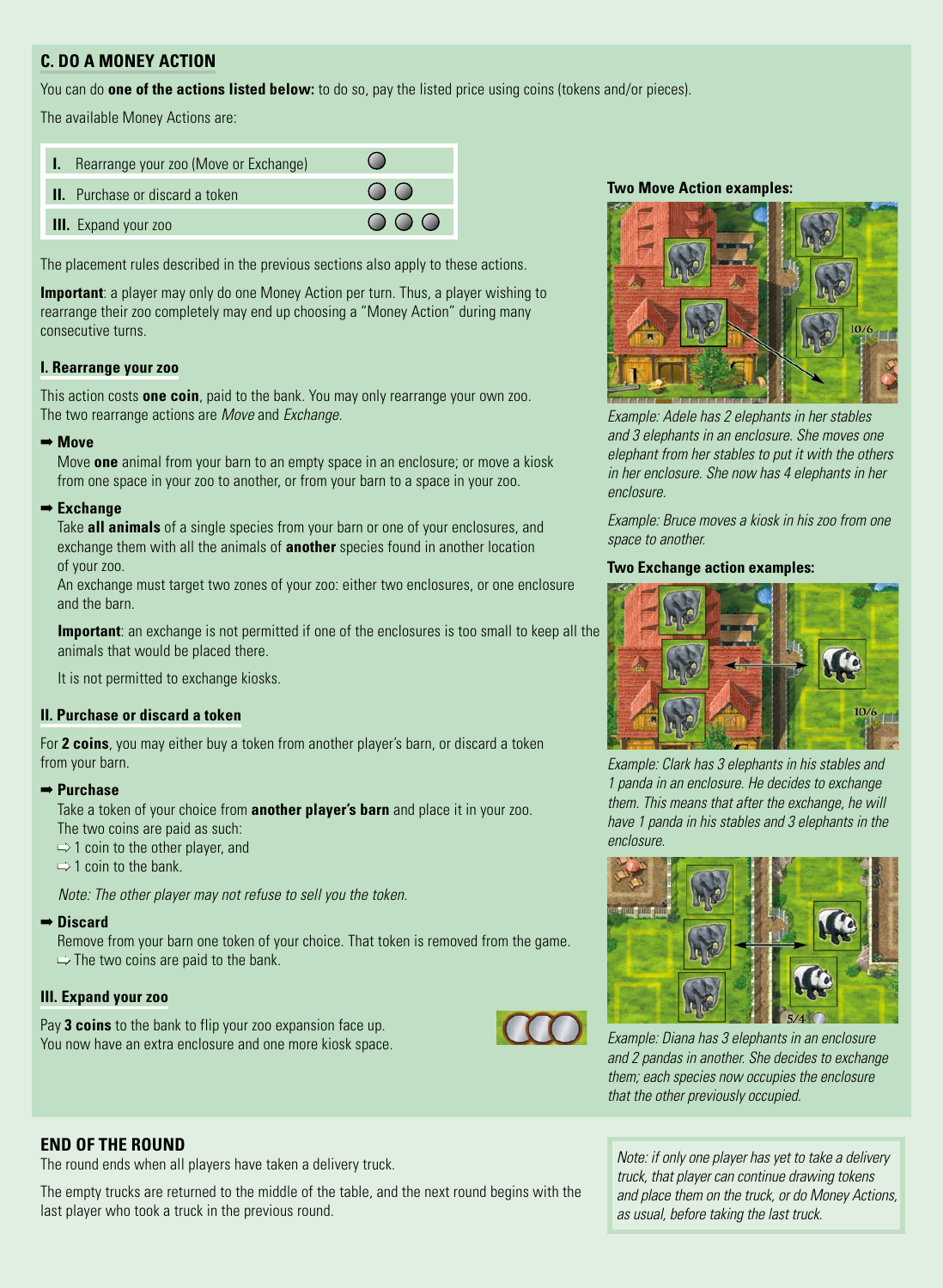# **TWO SPECIAL CASES:**

### ● **Offspring**

For each species, there are two fertile males and two fertile females, identified by the symbols depicted to the right.



When a player adds a fertile animal in **an enclosure** where there already is a fertile animal of the opposite sex, that player gains an offspring **immediately**. The player takes an offspring token of the same species, and puts it on an available space in the same enclosure. Once placed, that offspring is considered as another animal of the same species.

If there isn't enough room in the parents' enclosure, the offspring must be placed in the player's barn.

*Note: the fertile male and female only need be in the same enclosure. They do not have to be adjacent to one another.*

Each male and each female **may only give birth to one offspring**. Consequently, there is no offspring when a third fertile animal is added into an enclosure where a fertile couple is present. A new offspring can be obtained if a fourth fertile animal is placed, since this results in two couples being in the enclosure. **Important**: couples only give birth to offspring in enclosures, never in barn or trucks.

# ● **Full enclosure**

When a player places an animal in the last available space in one of their enclosures, they receive the sum depicted near that enclosure from the bank.

If there are no more coins, the player may receive Coin tokens, if any were paid to the bank. If the bank is completely out of coins, then the player receives nothing.

**Exception**: a player **does not receive any payment** when an enclosure is completed with an Exchange Action.



*Note: there are no bonuses for the 6-space enclosure.*

# **GAME END**

When a player draws the first token from the pile with the wooden pawn on it, players finish the current round, and then the game ends with the final scoring. Once every player has taken a delivery truck, the game is over and players count their score.

# **SCORE**

Each player must add and subtract the various points from their zoo to determine their final score.

- Animals in enclosures are scored according to these rules:
	- a) Full enclosure (with an animal in each space): the player scores the highest of the two values printed near the enclosure.
	- b) Almost full enclosure (with only one unoccupied space): the player scores the lowest of the two values printed near the enclosure.
	- c) Enclosure with two or more unoccupied spaces: the player **only scores points if** there is a kiosk in the space connected to that enclosure. In such cases, the player scores 1 point per animal in the enclosure.

*Note: for the 4-space enclosure, even if both adjacent kiosk spaces are occupied, the player still scores only 1 point per animal in the enclosure.*

*Note: kiosks have no impact on full or almost full enclosures.*

- For each **type** of kiosk a player has in their zoo, that player *scores* 2 points.
- For each **type** of kiosk a player has in their barn, that player *loses* 2 points.
- For each animal **species** a player has in their barn, that player *loses* 2 points. *Example: Adele has 3 elephants in her barn; she loses 2 points.*

The player with the highest score is the winner.

In case of a tie, the winner is the tied player with the most coins. If there is still a tie, the tied players share the victory.



*Next to each enclosure, there are one or two spaces for kiosks.*

Designer: Michael Schacht, Illustrations: Design/Main English version: Z-Man Games

## ©2007 **ABACUSSPIELE**

For the English version: ©2014 F2Z Entertainment Inc. 31 rue de la Coopérative Rigaud QC J0P 1P0 Canada

info@zmangames.com www.zmangames.com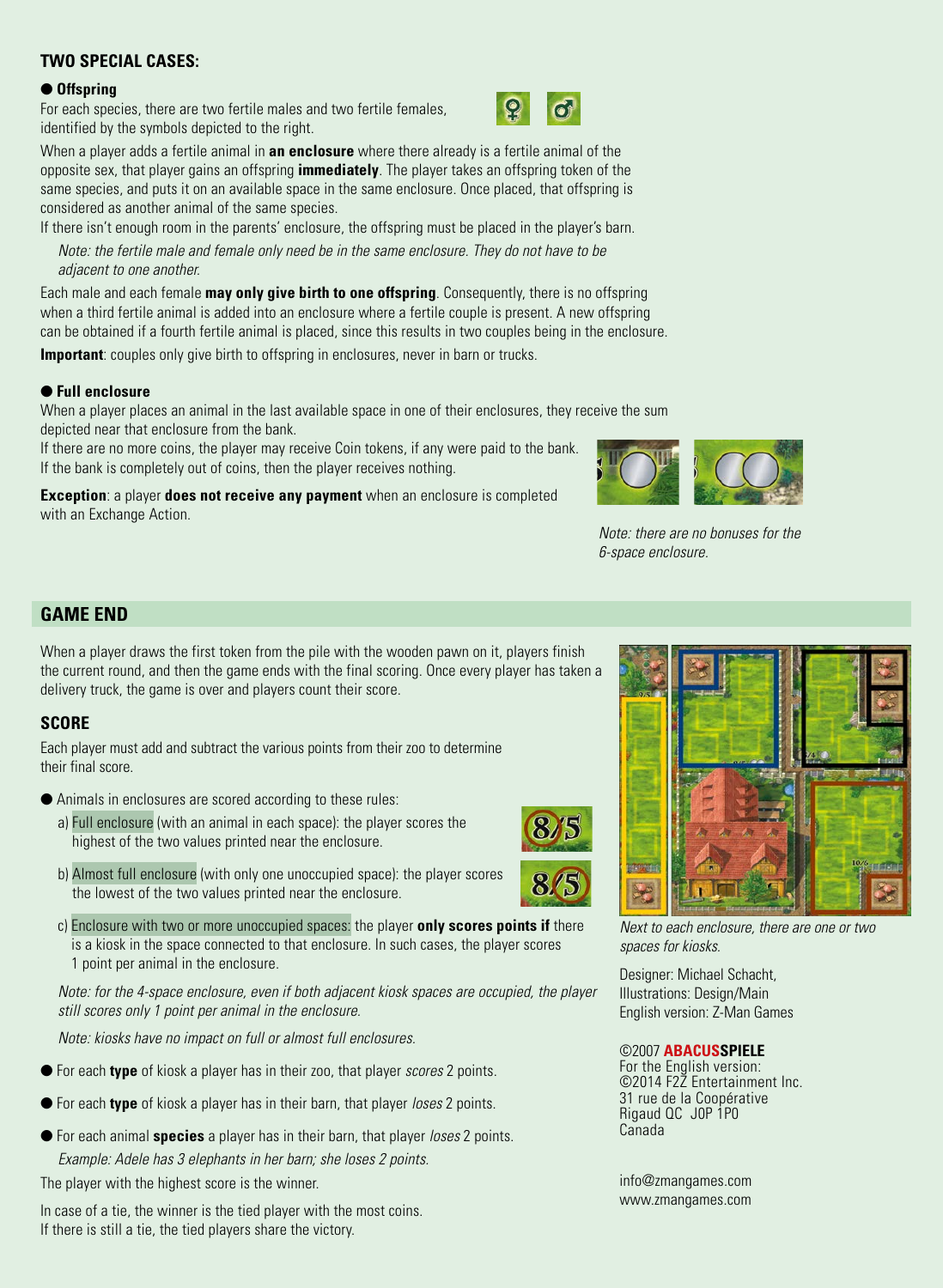# **TWO-PLAYER VARIANT**

When playing with two players, the rules are modified as follows:

- Each player begins the game with two zoo expansions, placed face down near their zoo board.
- The animals and offspring of **three species** are removed from the game.
- 3 delivery trucks are placed in the middle of the table. At the beginning of the game, three of the removed tokens are used to block part of the delivery trucks. Place one face-down token on one of the delivery trucks, and two face-down tokens on another truck.

A player may only take a truck with at least one face-up token.

When a player takes a delivery truck, they only take the face-up tokens. The face-down tokens stay in place for the following rounds. A round ends once both players have taken a truck. Then the face-up tokens in the remaining truck are removed from the game.

# **TACTICAL HINTS**

Taking risks can often pay off in the long run. For example, waiting before taking a truck that seems interesting only for you, and in which there is still room. This gives you the chance to draw another tile that will hopefully be useful to you, which you'll add to the delivery truck.

Until you've expanded your zoo, do not worry too much about taking animals for which you do not yet have room in enclosures. However, try to have as few animal species as possible in your barn.

Money Actions give you interesting options: you can sometimes take an animal that you deem useless for yourself, but which you know interests another player. If that player buys that animal, not only will this reduce your point loss, but you will also gain a coin in the process.

Do not overlook the possibility afforded by rearranging your zoo. Exchanging animals at the right time could bring in extra coins.

*Example: On her previous turn, Adele completed a 4-space enclosure with 4 flamingos. She has 3 chimpanzees in a 5-space enclosure. On her turn, she pays one coin to rearrange her zoo. She switches the 4 flamingos with the 3 chimpanzees. Now, she has a free space in both her 4- and 5-place enclosures, giving her two possibilities to complete an enclosure on her next turn, which will allow her to receive some coins from the bank. Furthermore, since both enclosures only have one empty space, they will both give points at the end of the game.*



# **ANIMAL ENCYLOPEDIA**



#### **Flamingo**

*Used to filter food out of fresh water, their crooked beaks are a very memorable feature. They often stand on one limb to minimize their heat loss.*



# **Camel**

*From the dry regions of Asia and North Africa, this humped animal has developed various means of conserving water. It is said that a camel can drink 200 liters (around 53 gallons) of water in only 15 minutes.*

#### **Leopard**

*This wild cat is not only an amazing climber, but it also has incredible hearing and sight. They can hear high tones that are beyond human hearing, and they can see five or six times better than us at night.*

## **Elephant**

*The state animal of many African countries is also the largest land animal in the world. They can live up to 70 years and weigh the same as 75 grown men.*









#### **Panda**

*This famous solitary bear from China feeds almost exclusively on bamboo. Unlike other bears, it cannot stand up very well, and as such prefers to sit while eating.*

#### **Chimpanzee**

*The most famous great ape of Africa has astonishing strength that surpasses that of the best-trained athletes.*

#### **Zebra**

*This inhabitant of the savannah is a close cousin to the well-known horse. Its stripes provide camouflage against predators and tsetse flies, whose compound eyes apparently can't distinguish the pattern.*

#### **Kangaroo**

*With its 12-meter long leaps, this Australian marsupial crosses the bush at a speed of 70 km/h (around 43 mph). And yet, it cannot move backwards.*